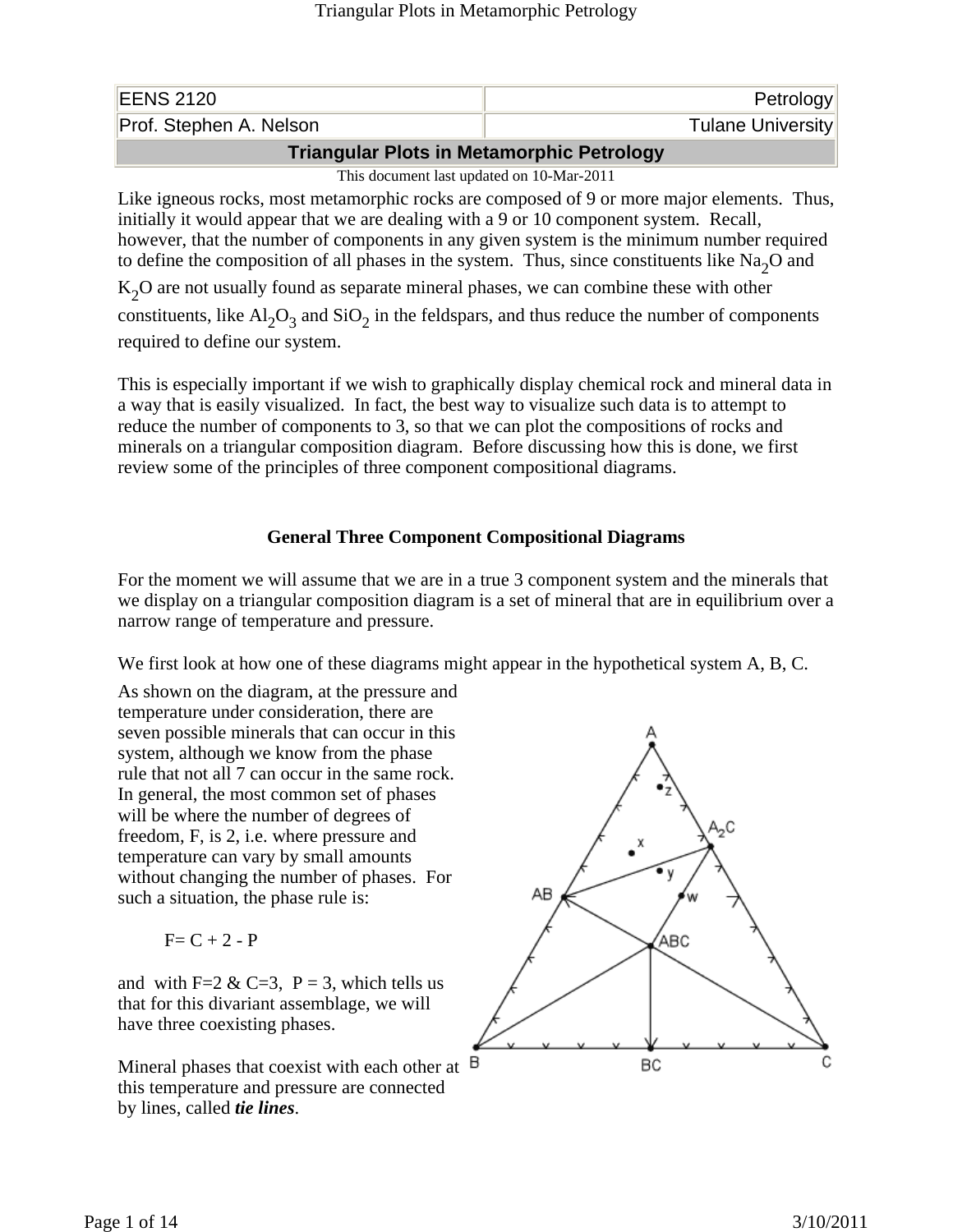The tie lines divide the diagram into smaller compositional triangles, that tell us what minerals will coexist in a rock of any composition under the current temperature and pressure conditions. For example, for a rock with composition x , the divariant mineral assemblage is AB, A,  $A_2C$ . If the rock composition is moved slightly so that it now has composition y, note that the mineral assemblage will change to AB,  $A_2C$ , ABC.

Within each compositional triangle, we can use the lever rule to estimate the proportions of the phases that will occur in the rock. For example, a rock with composition x will have the same mineral assemblage as a rock with composition z, but rock z will have a much higher proportion of the mineral A.

In a rare case, note that it is possible for a rock composition to lie exactly on a tie line, for example the rock with composition w. Such a rock would consist of approximately equal proportions of the minerals ABC and  $A_2C$ . Note that if we apply the phase rule to this situation, C=3 and P = 2, we find F = 3. But - in reality, because the number of components is defined as the minimum number required to form all minerals, we can see that rock w really lies in a 2 component system, rather than a 3 component system. So, F is still equal to 2.

Similarly if a rock had exactly the same composition as mineral ABC, then it would only have 1 phase, ABC, present at this temperature and pressure and would be considered a 1 component system.

We next illustrate what might happen to the mineral assemblages if we change the pressure and temperature condition to such that some of the mineral assemblages change. The same compositional triangle is shown in the diagram below, but note the shift in the tie lines. Instead of minerals AB and  $A_2C$  coexisting, at the new conditions minerals ABC and A coexist. This

forms new compositional triangles.

We can deduce form this that a chemical reaction must have occurred, causing AB +  $A<sub>2</sub>C$  to react and be replaced by the minerals  $A + ABC$ .

The chemical reaction breaks the tie line to form a new one, and the reaction can be written as:

$$
AB + A_2C \implies 2A + ABC
$$

Note that after the reaction has occurred, new mineral assemblages develop in the rock. Rock x is now composed of AB, ABC and A, rock y is now composed of A,  $A_2C$ , and

ABC, and rock z (which had the same assemblage as x in the previous diagram) now has the same assemblage as rock y, although, again, the proportions of the three minerals will be different in rocks y and z...

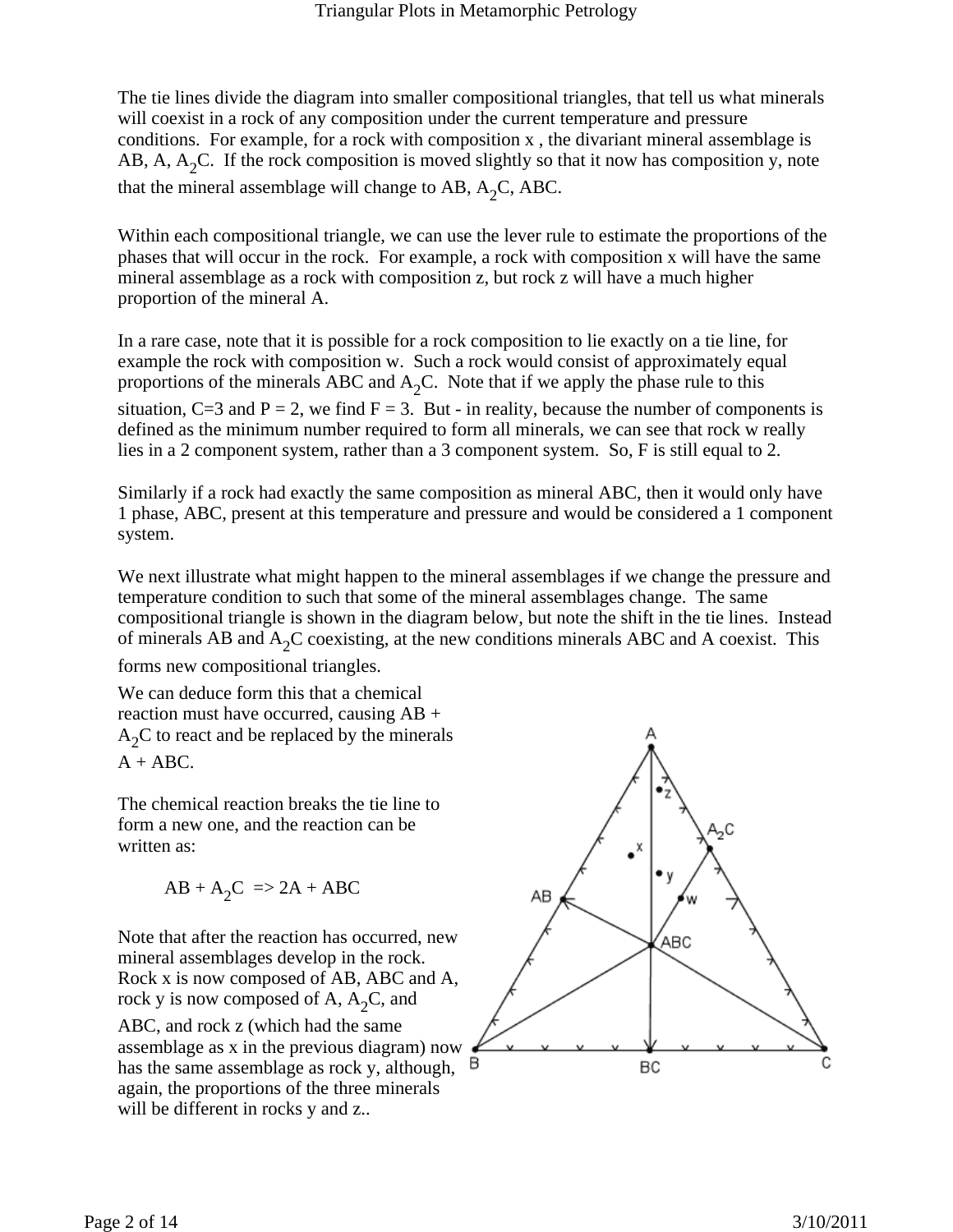The next case we consider is if one of the minerals reacts away completely because it is no longer stable under the new pressure and temperature conditions. This case is illustrated in the diagram below, where we note that the mineral  $A_2C$  has reacted away.

The reaction that has occurred is:

$$
A_2C => 2A + C
$$

Note that now rock w, along with rocks y and z are in the three phase triangle A, ABC, C and will contain the minerals A, ABC, and C, although the minerals will occur in different proportions.

Furthermore, rock x still has the same mineral assemblage - AB, ABC, A, as it had in the previous diagram.



Another possible case is where a phase disappears and new phase appears as temperature and pressure change to new values. In the diagram below, a new phase, AC appears and mineral ABC disappears.

At some point moving from the pressure and temperature conditions of the diagram above to those of this diagram, the following reaction has taken place:

$$
2ABC \Rightarrow AB + AC + BC
$$

Note that now, rocks x, y, and z all lie within the same composition triangle and have the same mineral assemblage - AB, AC, and A, although again, each rock has different proportions of these minerals.

Rock w, is now in the 2 component system  $AB - AC$ .



As we stressed in mineralogy and in our discussion of igneous rocks. Many minerals that occur in nature are solid solutions, and thus they can have a variable composition. Solid solution minerals, because of their possible range in chemical composition, do not plot at single point on the composition diagrams, but instead plot along a line or within a field that represents the possible range in chemical compositions.

B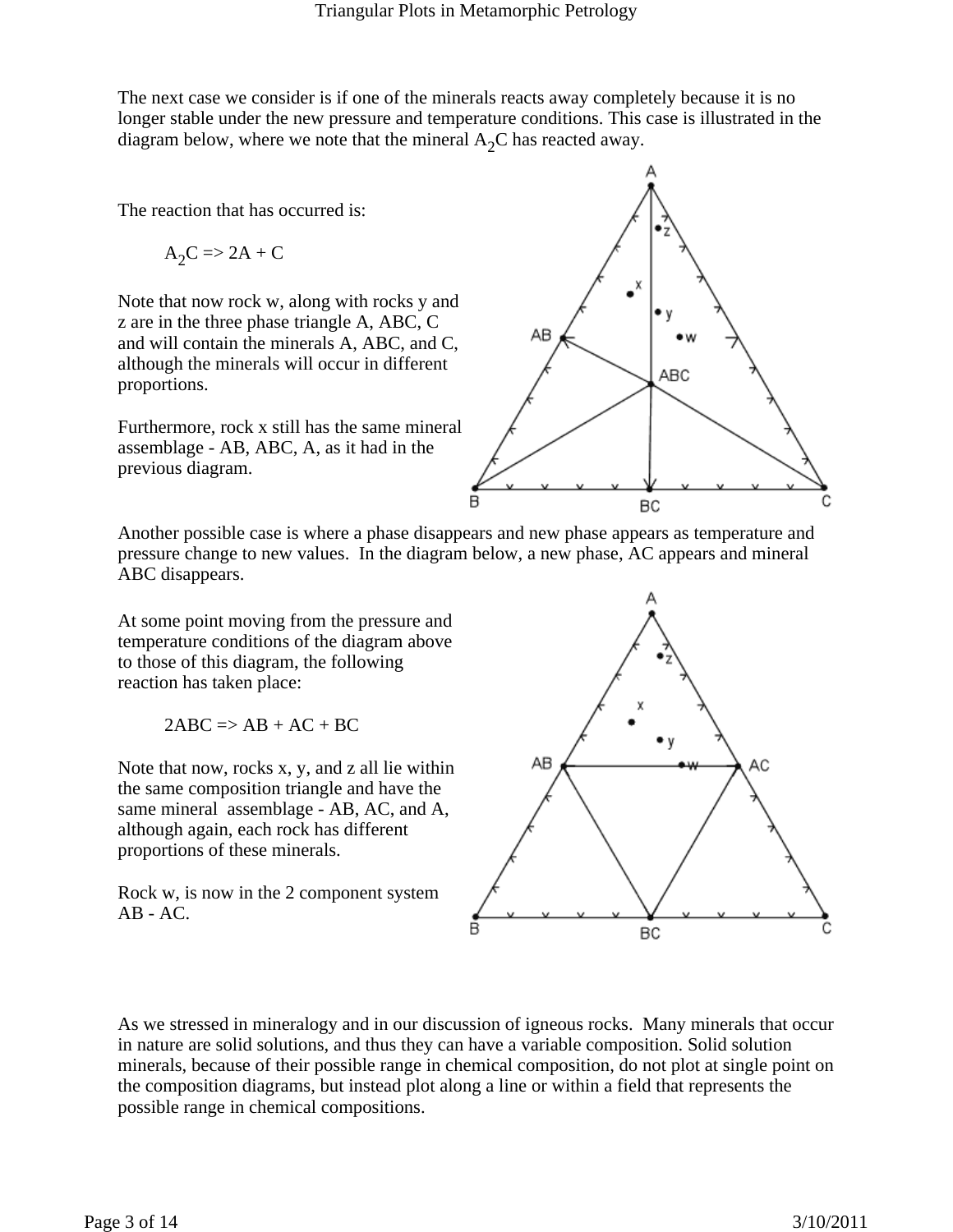When solid solutions are present, the tie lines become spread out over a range of compositions as is seen in the diagram shown here for the hypothetical system X, Y, Z.

In this diagram the mineral  $X(Y,Z)$ shows limited solid solution with variable amounts of Z substituting for Y. This is shown by a solid line extending from pure XY into the ternary diagram.

Similarly, mineral  $X_2(Z, Y)$  shows limited solid solution of Y substituting for Z.

The minerals  $XYZ_{ss}$  and  $Z_{ss}$  show a range of possible compositions that are represented by a shaded field on the diagram.



The tie lines that connect the ranges for the solid solution compositions are just some of an infinite array of possible tie lines. But, note that a rock with a composition shown as "a" in the diagram, will consist of two phases an  $X_2(Z, Y)$  solid solution and an XYZ solid solution. The compositions of these coexisting solid solutions are indicated by the shaded circle at the end of the tie line that runs through point a.

For rocks with compositions that plot in the 3 phase triangles, like b and c in the diagram, the mineral assemblage would consist of the three phases at the corner of the triangles. If solid solution minerals occur at one or more of the apices of the compositional triangle, then the composition of the solid solution mineral will be that found at the apex of the triangle. These solid solution compositions are shown as white filled circles.

For example, a rock with composition c at the pressure and temperature of the diagram will be made up of Y,  $Z_{ss}$ , and XYZ<sub>ss</sub>. A rock with composition b will be made up of X(Y,Z), X<sub>2</sub>  $(Z, Y)$ , and  $X$ .

# **Common Triangular Plots Used in Metamorphic Rocks**

As stated above, common metamorphic rocks contain many more than the 3 components we would like to have for easy graphical description of composition and mineral assemblage. The 13 major elements (expressed as oxides) in most (not all) metamorphic rocks are  $SiO_2$ ,  $Al_2O_3$ , TiO<sub>2</sub>, FeO, Fe<sub>2</sub>O<sub>3</sub>, MnO, CaO, MgO, K<sub>2</sub>O, Na<sub>2</sub>O, P<sub>2</sub>O<sub>5</sub>, H<sub>2</sub>O, and CO<sub>2</sub>. Obviously if a rock consists only of one or two of these constituents, the problem is easy. For example, a pure Quartz sandstone would contain only  $SiO<sub>2</sub>$ , or a pure calcite limestone would contain only CaO and  $CO<sub>2</sub>$ . But, the more common rocks like shales, basalts, siliceous dolomites, or granites, are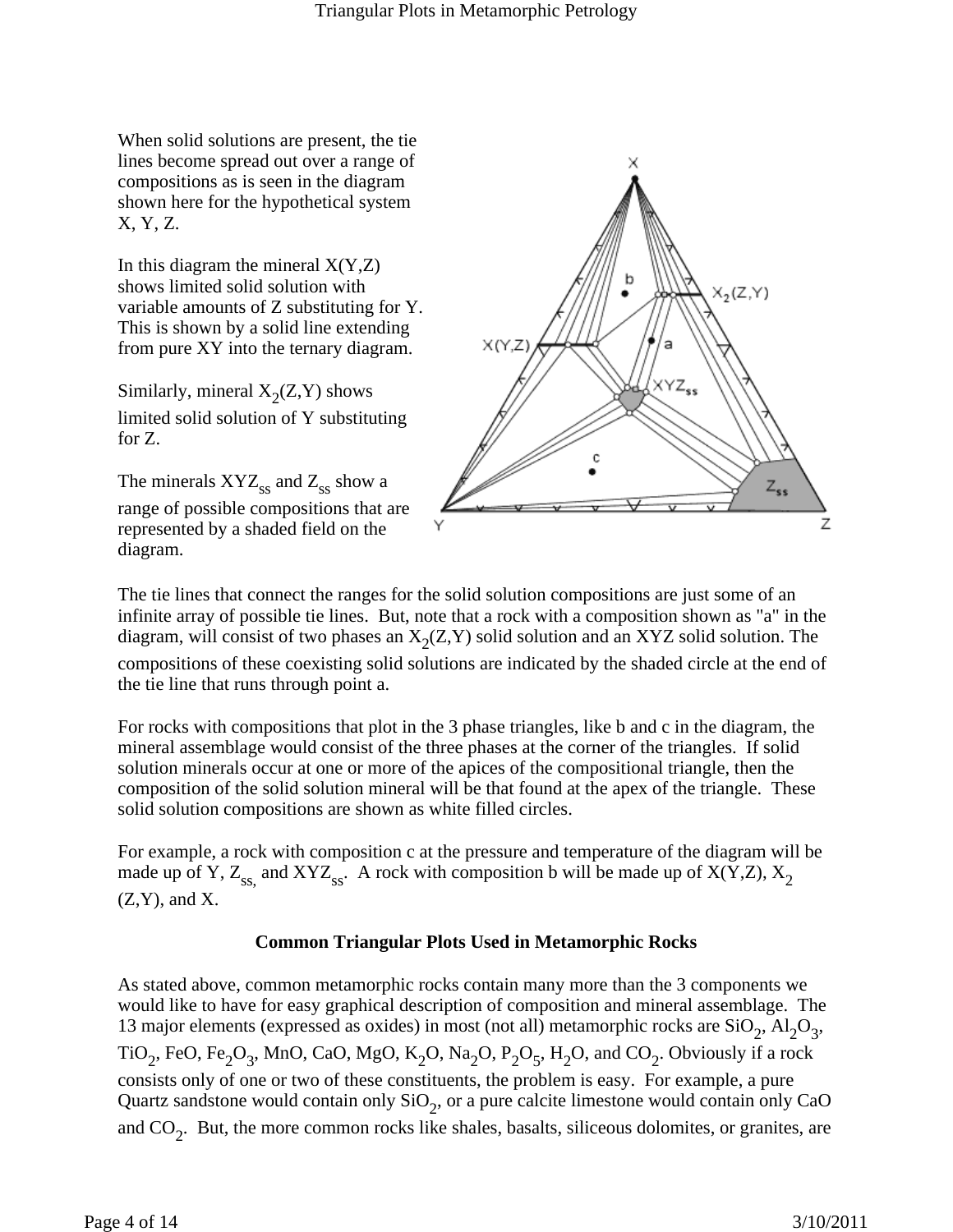not so simple.

There are various methods available to reduce the number of components to a workable number. Among these are:

- 1. Ignore some components. This is probably OK if the component occurs in small amounts or is always present in a the rocks. Also, a constituent may be ignored if it occurs in a very mobile phase, that could always be present, such as  $H_2O$  and  $CO_2$ . Or, as mentioned above, we could ignore a component if its occurrence was always within a particular phase, for example Na<sub>2</sub>O is usually only found in albite, or  $K_2O$  is usually only found in K-spar.
- 2. Combine some components that are known to freely substitute for one another. For example Fe and Mg or Fe and Mn could be combined as (Mg,Fe, Mn)O because they readily substitute for one another in the ferromagnesian silicates.
- 3. Limit the range of composition that a diagram would apply to. In other words construct diagrams that only deal with a subset of rocks, limited by composition, and specifically state that the diagrams only apply to this subset.
- 4. Use projection. That is assume that a constituent will always be present and project compositions from that constituent in a four or five component system to the 3 component system. We have seen this done to a limited extent in our study of phase diagrams in igneous rocks and we will see more detail on this in the discussions that follow.

# **ACF Diagrams**

One of the first uses of these types of diagrams was by Eskola (1915) who employed a diagram known as the ACF diagram in his study of metamorphic rocks. To plot a rock on the ACF diagram, the chemical analysis of the rock is first recalculated to molecular proportions by dividing the molecular weight of each oxide constituent by the molecular weight of that oxide.

Nominally, the ACF diagram plots the following components:

$$
A = Al2O3
$$
  
C = CaO, and  
F = FeO + MgO

However, the A value we want is the value of excess  $Al_2O_3$  left after allotting Na<sub>2</sub>O and K<sub>2</sub>O to form alkali feldspar. The CaO value we want is the excess CaO after allotting  $P_2O_5$  to form apatite, assuming that any  $P_2O_5$  in the rock will suck up CaO to form apatite. We will assume then that all mineral assemblages plotted may also contain alkali feldspar and quartz (and apatite).

So, to obtain the plotting parameters, we calculate the following, where the bracket symbols [ ] indicate the molecular proportions of the oxides.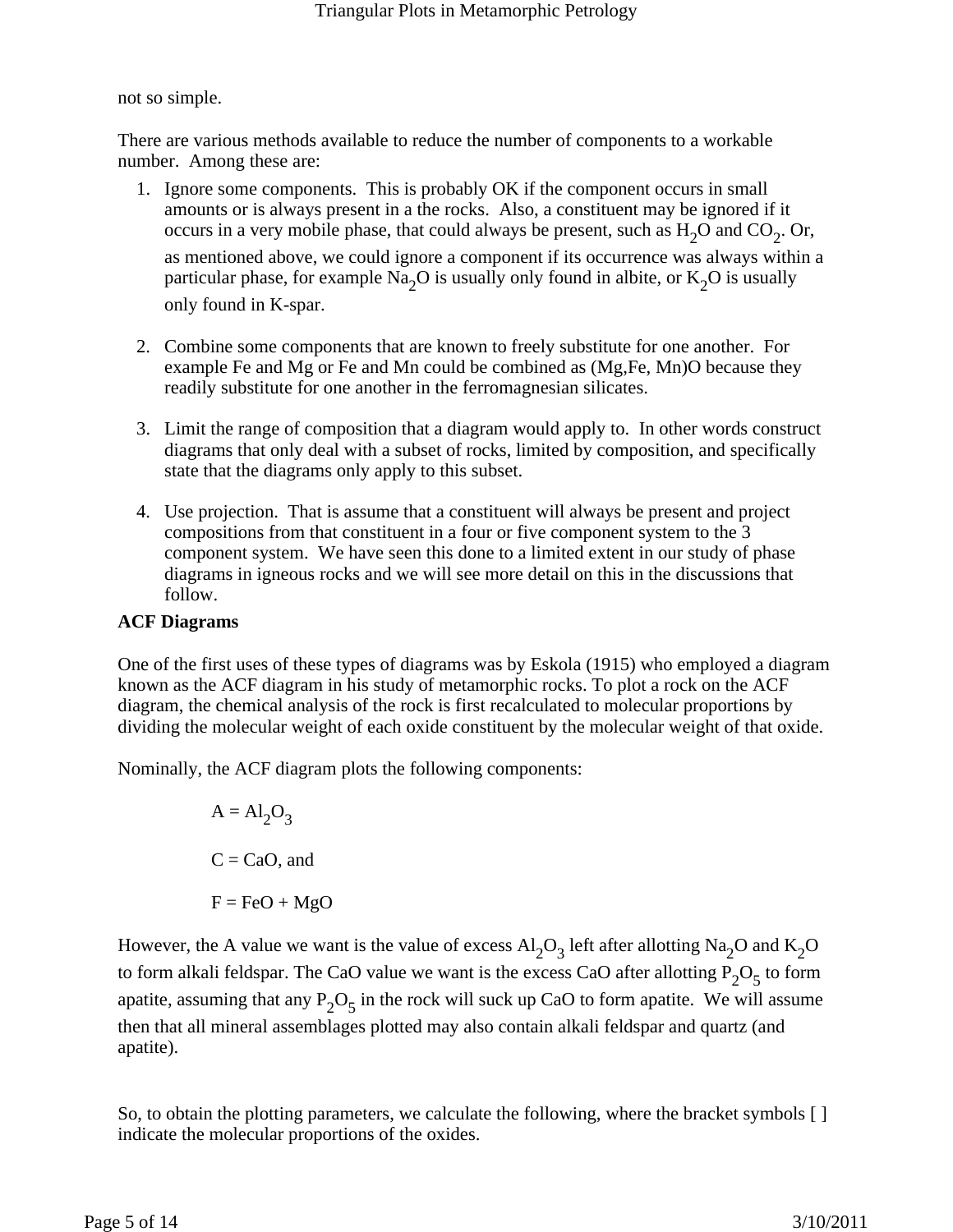a = 
$$
[Al_2O_3 + Fe_2O_3]
$$
 -  $[Na_2O + K_2O]$   
c =  $[CaO]$  - 3.33 $[P_2O_5]$   
f =  $[FeO + MgO + MnO]$ 

Since we are only plotting these 3 components, they have to be normalized so that they add up to 1 (or 100 if we are plotting %).

if  $t = a + c + f$ , then the plotting parameters are:

$$
A = 100 * a/t
$$

$$
C = 100 * c/t
$$

$$
F = 100 * f/t
$$

When these calculations are done for a wide variety of rock compositions and grouped as pelitic, quartzo-feldspathic, basic, and calcareous, the fields are as shown here.

Most shales will plot in the field of Pelitic Rocks. Quartzo-feldspathic rocks like feldspathic sandstones, granites, and rhyolites will plot in the Quartzo-Feldspathic field. Basic igneous rocks, like basalts and gabbros will plot in the field of Basic Rocks, and siliceous limestones and dolomites will plot in the field of Calcareous Rocks.

This diagram and the fields shown will become an important part of later discussions, so it is wise to know approximately where the fields of these different chemical types occur on the ACF diagram.



Plotting minerals on the ACF diagram is somewhat easier if you know the chemical formula of the mineral, since mineral formulae are already in the form of molecular proportions. Thus for a mineral like hypersthene,  $(Mg,Fe)SiO<sub>3</sub>$ , we have 1 molecule of  $(FeO + MgO)$  for every 1 molecule of  $SiO<sub>2</sub>$ . Thus:

> $a = 0$  $c = 0$  $f = 1$  $t = 1$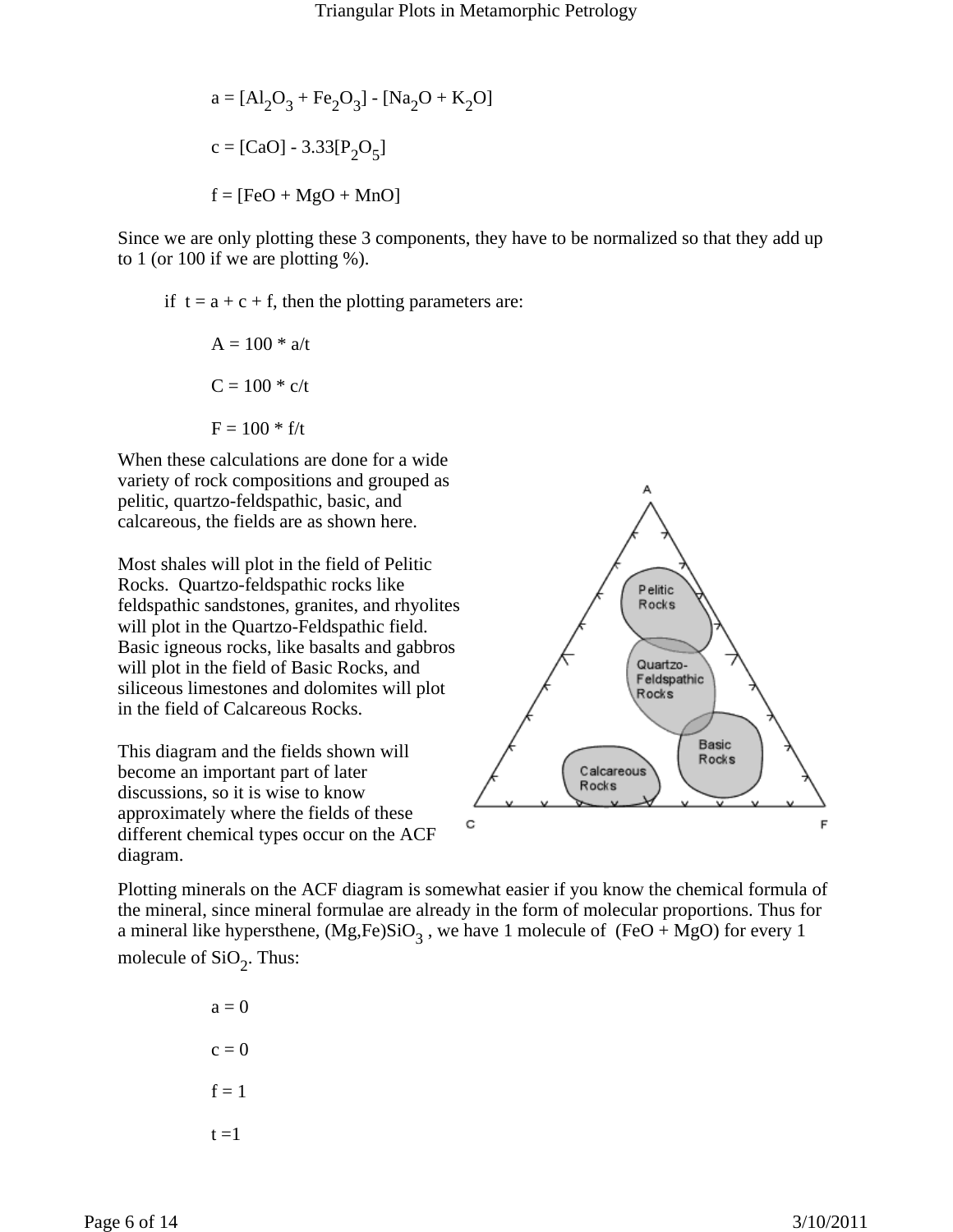so, the plotting parameters become

$$
A = 100 * 0/1 = 0
$$
  

$$
C = 100 * 0/1 = 0
$$
  

$$
F = 100 * 1/1 = 100\%
$$

and we see that hypersthene would plot at the F corner of the ACF diagram.

As a second example, look at the formula for tremolite -  $Ca_2(Mg,Fe)_5Si_8O_{22}(OH)_2$ 

We can rewrite this formula as  $2CaO$  5(Mg,Fe)O  $8SiO<sub>2</sub> H<sub>2</sub>O$ 

then:

 $a = 0$  $c = 2$  $f = 5$  $t = 7$ 

so the plotting parameters become:

$$
A = 100 * 0/7 = 0
$$
  
\n
$$
C = 100 * 2/7 = 28.57\%
$$
  
\n
$$
F = 100 * 5/7 = 71.43\%
$$

Other minerals are more complicated. For example, the formula for chlorite is  $(Mg, AI, Fe)_{12}$  $(Si, Al)_{8}O_{20}(OH)_{16}$ . Thus we have several possibilities for writing the formula for chlorite, and depending on which formula we use, chlorite will plot at different locations on the diagrams. You will explore the possible solid solution ranges in a lab on this topic.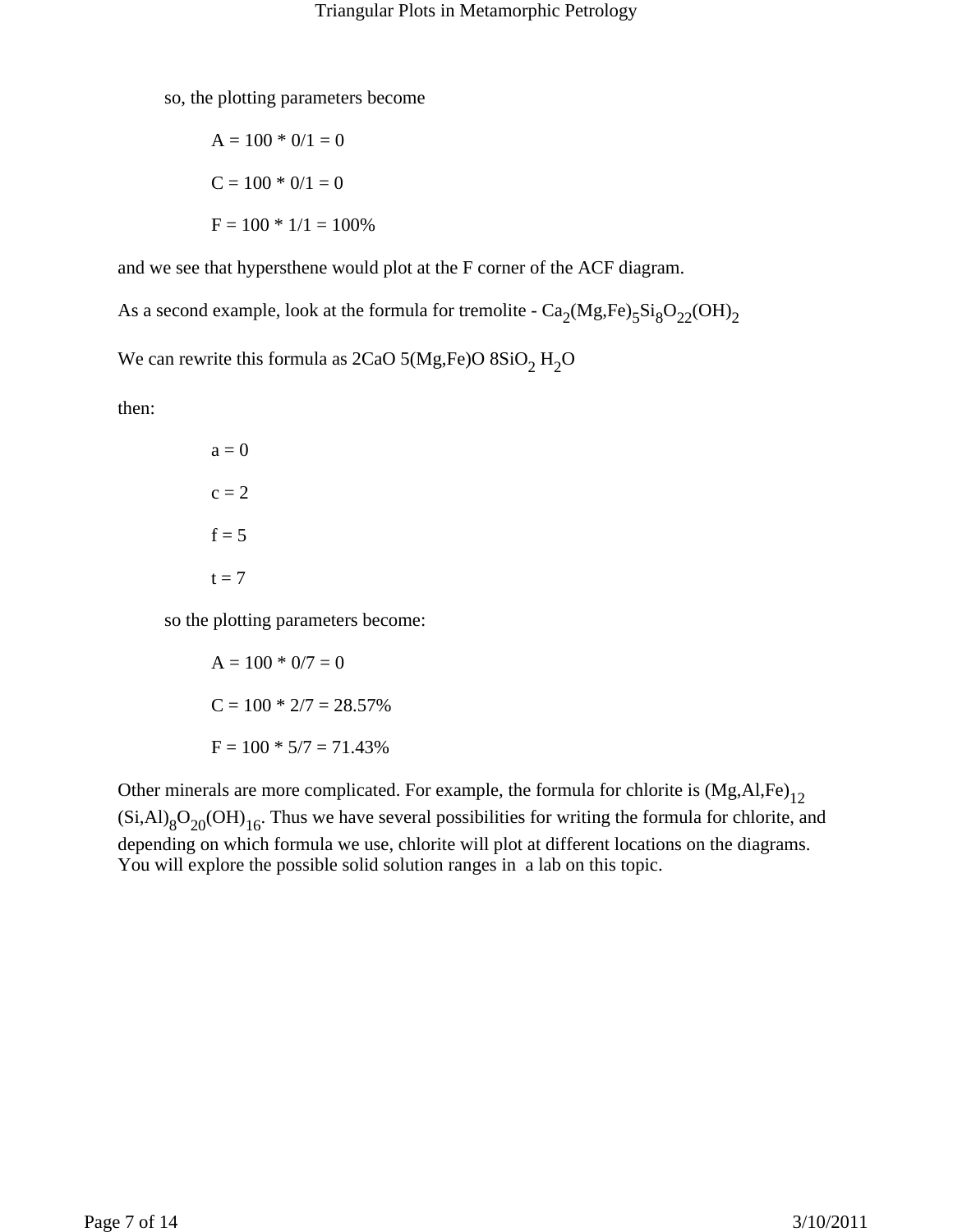

Although you will calculate the plotting positions of some rocks and a wide variety of minerals in lab, the diagram above shows the plotting positions of some of the more common minerals that occur in metamorphic rocks. Note that this diagram is for reference only, it does not show mineral assemblages in rocks (there are no tie lines). Note that alkali feldspars do not plot in this diagram, but are assumed to be present because of the way we calculate the A component.

#### **AKF Diagrams**

In AKF diagrams we assume that both alkali feldspar and plagioclase feldspar can be present, thus the amount of  $Al_2O_3$  that we use is the excess  $Al_2O_3$  left after allotting it to all of the feldspars. To obtain the plotting parameters for ACF diagrams, calculate the following:

$$
a = [Al_2O_3 + Fe_2O_3] - [Na_2O + K_2O + CaO]
$$
  
\n
$$
k = [K_2O]
$$
  
\n
$$
f = [FeO + MgO + MnO]
$$

Let  $t = a + k + f$ , then the plotting parameters in % are:

$$
A = 100 * a/t
$$

$$
K = 100 * k/t
$$

$$
F = 100 * f/t
$$

Minerals are plotted in the same way as was done for the ACF diagrams, and an example AKF diagram showing the potting positions of common metamorphic minerals is shown below.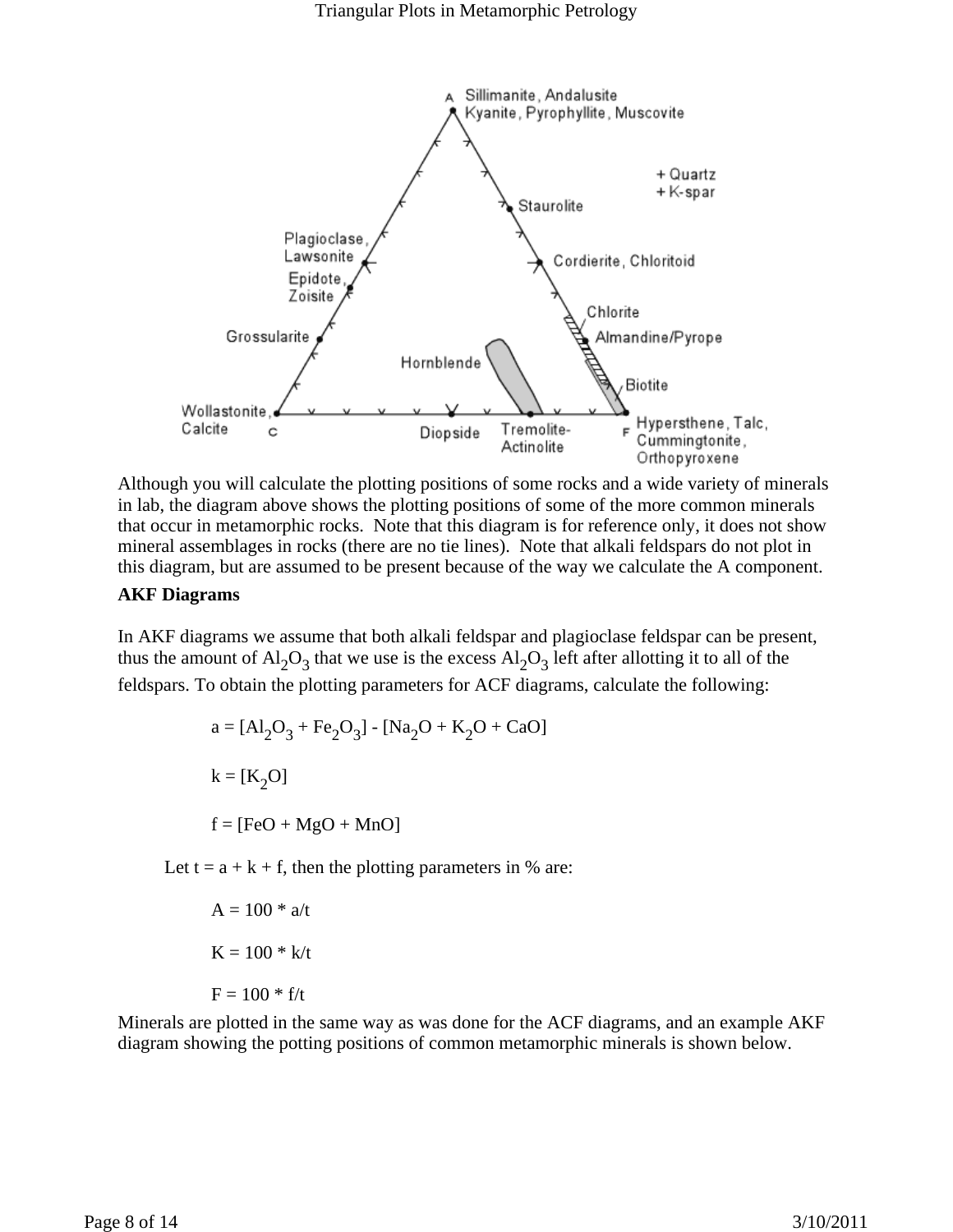

Note that K-feldspar plots in the lower right hand corner. To see why, we first take the chemical formula of K-feldspar KAl $Si<sub>3</sub>O<sub>8</sub>$  and rewrite it in oxide form as  $1/2K<sub>2</sub>O$   $1/2Al<sub>2</sub>O<sub>3</sub>$  $3SiO<sub>2</sub>$ . Then:

$$
a = \frac{1}{2} - \frac{1}{2} = 0
$$

$$
k = \frac{1}{2}
$$

$$
f = 0
$$

$$
t = \frac{1}{2}
$$

So,

 $A = 100 * 0/1/2 = 0%$  $K = 100 * 1/2 / 1/2 = 100\%$  $F = 100 * 0/1/2 = 0%$ 

Another example is muscovite  $KAI_3Si_3O_{10}(OH)_2$  or  $1/2K_2O$   $3/2Al_2O_3$   $3SiO_2H_2O$ . For muscovite:

$$
a = 3/2 - 1/2 = 1
$$
  

$$
k = 1/2
$$
  

$$
f = 0
$$
  

$$
t = 1\frac{1}{2} = 1.5
$$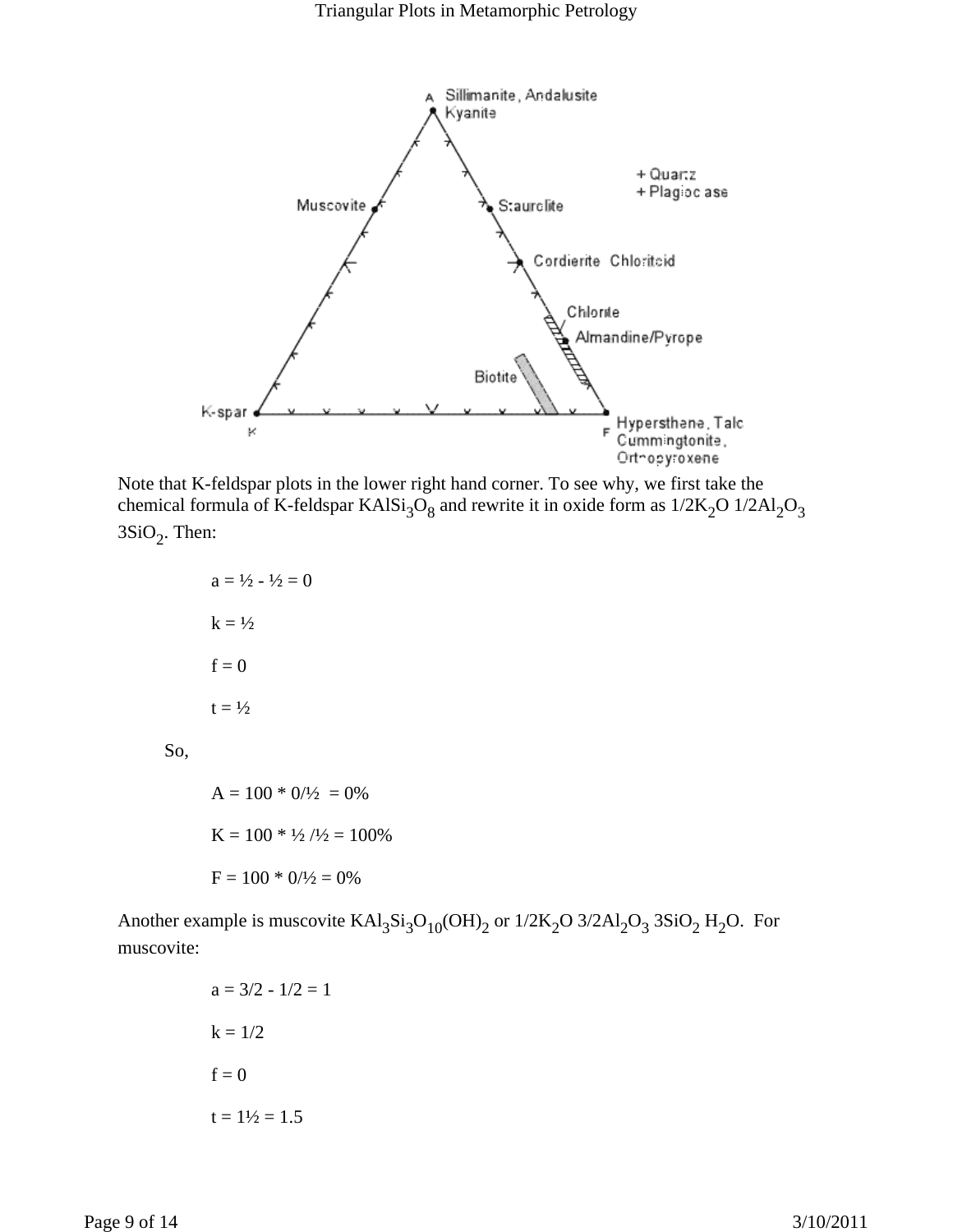So,

 $A = 100 * 1/1.5 = 66.7%$  $K = 100 * 0.5/1.5 = 33.33\%$  $F = 100 * 0 = 0\%$ 

Note that AKF diagrams are used for CaO-poor,  $K_2O$ -rich rocks, whereas ACF diagrams should be used for  $\text{Al}_2\text{O}_3$  and CaO - rich rocks.

## **AKFM Projection onto AFM**

The ACF and AKF diagrams discussed so far, are fairly simple, but useful. One of the problems associated with ACF and AKF diagrams is that Fe and Mg are assumed to substitute for one another and act as a single component. We know, however, that in natural minerals the composition of Fe - Mg solid solutions is very much dependent on temperature and pressure. Thus, in treating Fe and Mg as a single component, we lose some information. Realizing this, J.B. Thompson developed a projected diagram that takes into account possible variation in the Mg/(Mg+Fe) ratios in ferromagnesium minerals, and has proven very useful in understanding metamorphosed pelitic sediments.

Thompson starts with the 5 component system  $SiO_2$  -  $Al_2O_3$  -  $K_2O$  - FeO - MgO and ignores minor components in pelitic rocks like CaO and Na<sub>2</sub>O. Because quartz is a ubiquitous phase in metamorphosed pelitic rocks, the five component system is projected into the four component system  $Al_2O_3$  - K<sub>2</sub>O - FeO - MgO as shown below.

Next, because muscovite is also a common mineral in these rocks, all compositions are projected from muscovite onto the front face of the diagram.  $(Al_2O_3 - FeO - MgO)$ . The front face of the diagram becomes the AFM diagram.

Minerals that contain no  $K_2O$  like andalusite, kyanite and sillimanite plot at the A corner of the diagram, and minerals like staurolite, chloritoid (Ctd), chlorite, and garnet plot on the front face of the diagram.

Biotite, however, does contain K<sub>2</sub>Oand has varying amounts of  $Al_2O_3$  and thus is a solid solution that lies in the four component system. Because muscovite is relatively K - poor, this results in biotite being projected to negative values of  $\text{Al}_2\text{O}_3$ .

Any rock composition, like composition a, shown in the diagram, will also project to the front face, and may or may not plot at negative values of  $Al_2O_3$ .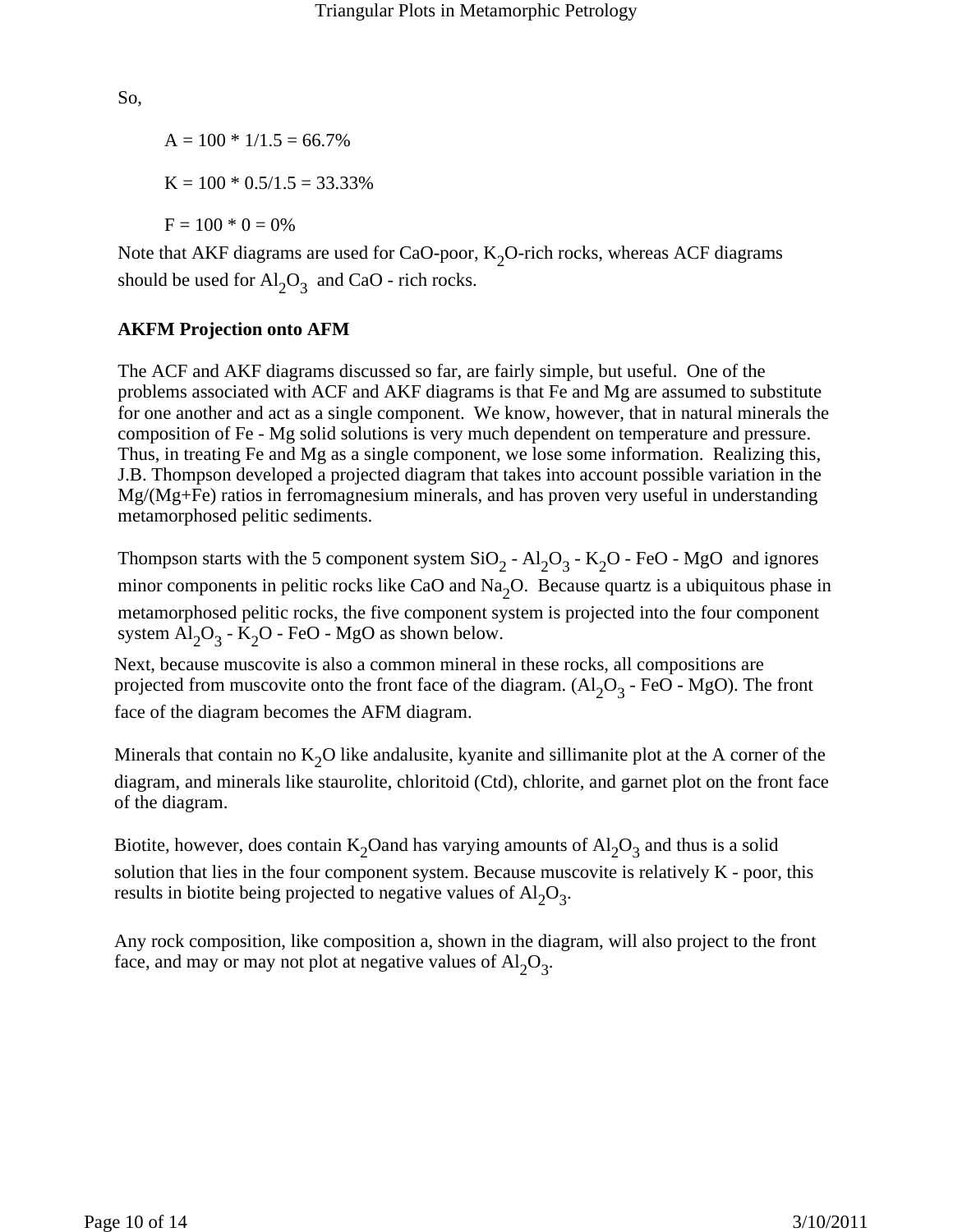Triangular Plots in Metamorphic Petrology



To calculate the plotting parameters for the AFM diagram the following formulae are used:

$$
A = [Al2O3 - 3 K2O]
$$

$$
F = [FeO]
$$

$$
M = [MgO]
$$

Using these parameters, one can grid off the AFM diagram with the vertical scale represented by the normalized values for the A parameter -

$$
[Al_2O_3 - 3 K_2O]/[Al_2O_3 - 3 K_2O + FeO + MgO]
$$

and the horizontal position based on the ratio of  $MgO/(FeO + Mg)$ . as seem below. Of course these values are obtained after converting the chemical analysis of the rock to molecular proportions.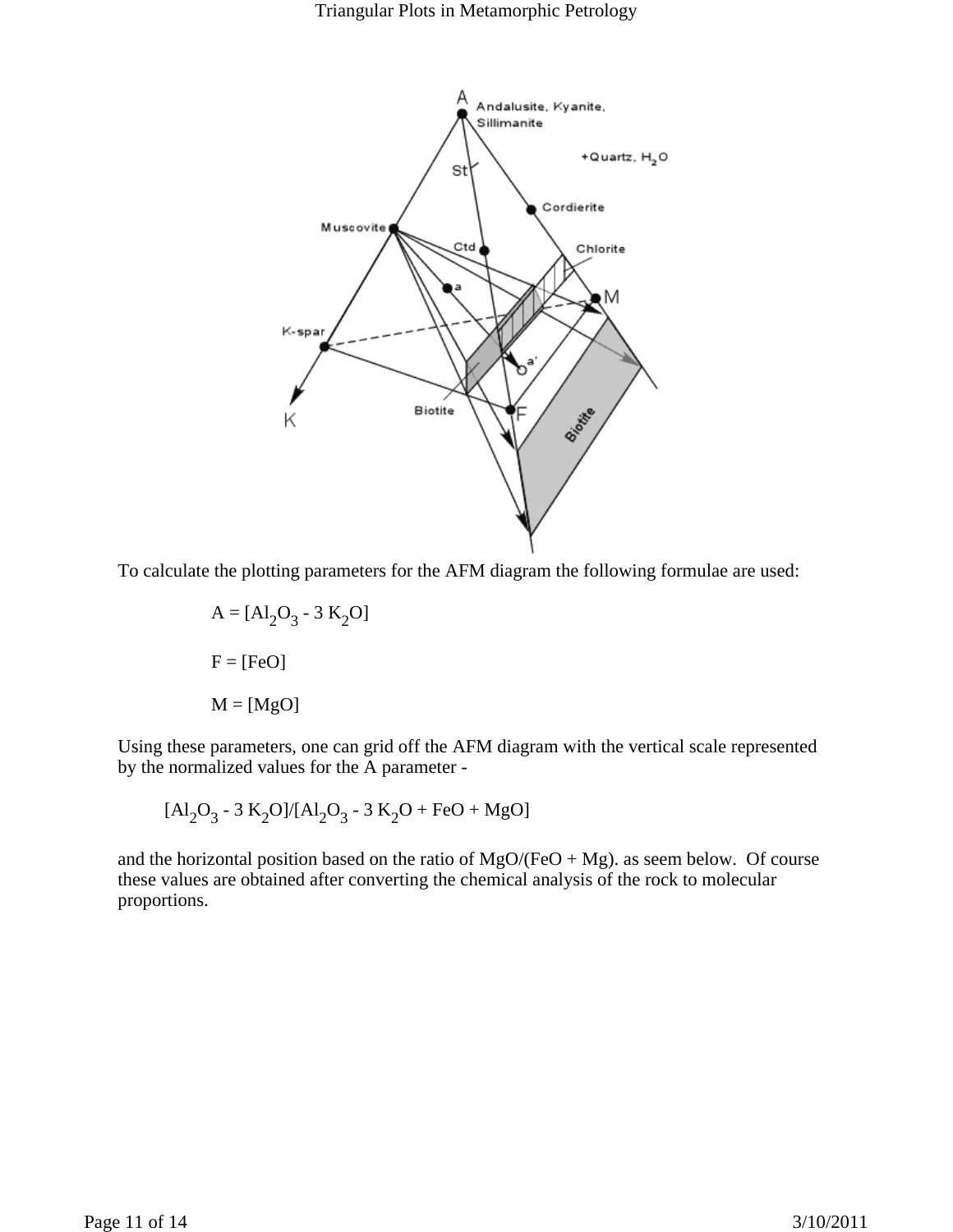

Note that if we project K-spar from muscovite, that the arrow points toward the K corner of the 4 component tetrahedron, and thus K-spar would project away from the front face of the diagram. Thus, as seen on the AFM face, K-spar would plot at negative infinity.

The projection from muscovite works well for metamorphic rocks that contain muscovite. But, at higher grades of metamorphism, in the upper amphibolite facies and the granulite facies, muscovite becomes unstable and is replaced by K-feldspar + quartz + an  $Al_2SiO_5$  mineral. In

order to show rocks and mineral assemblages at these higher grades of metamorphism, a new projection is made from K-spar, as shown below.

For this diagram the plotting parameters are much more straight forward, with -

> $A = [Al_2O_3]$  $F=[FeO]$

$$
M = [MgO]
$$

All on a molecular basis and then renormalized to sum to 100%.

Note the absence of all hydrous phases (staurolite, chloritoid, muscovite) except biotite in this projection.



Sillimanite, Andalusite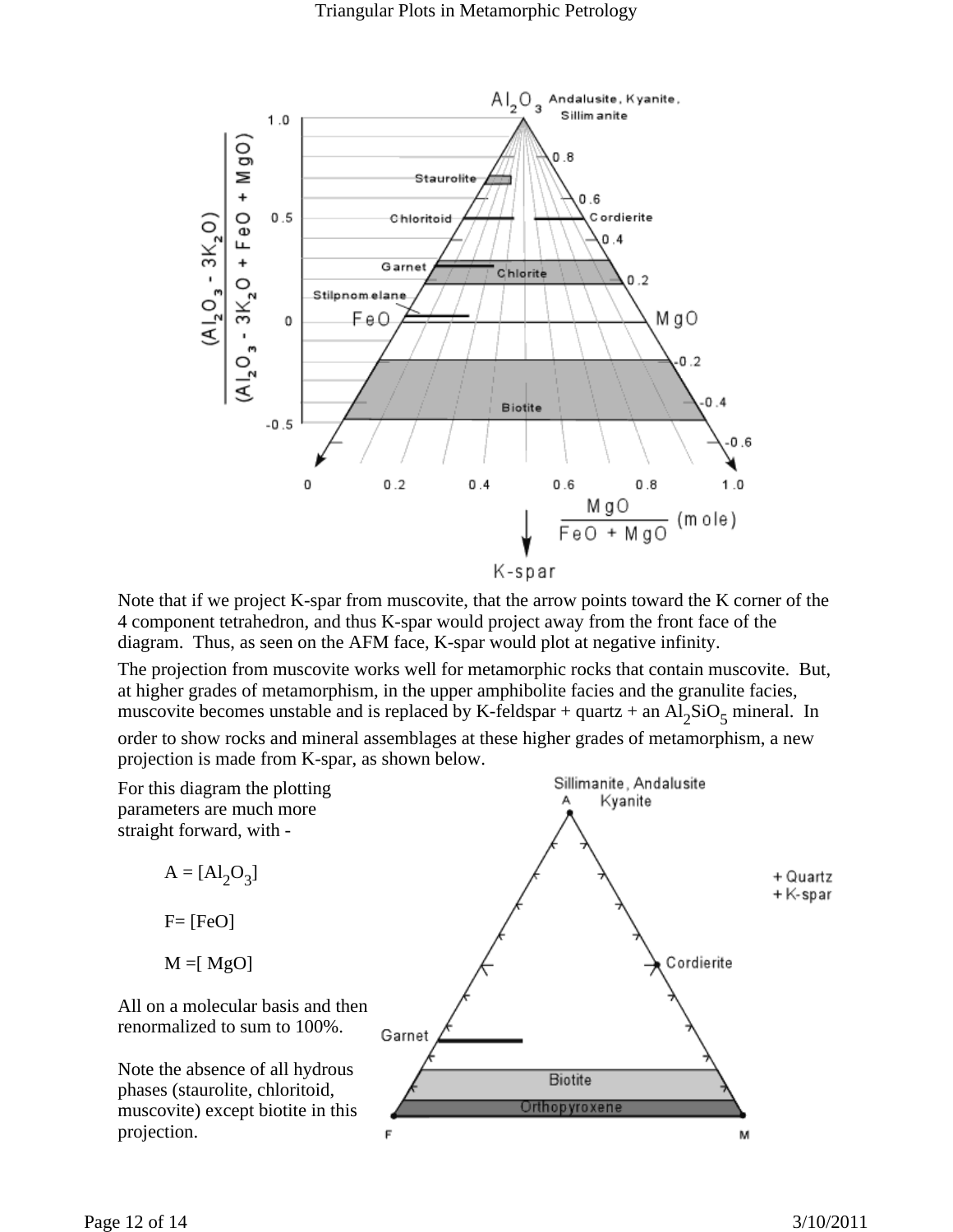### **Resolving Problems**

As soon as we start ignoring components or projecting into three component composition diagrams there is a potential to lose information. Sometimes the loss of information creates a dilemma that must be resolved in order to understand the mineral assemblage.

For example, a common medium grade assemblage in a pelitic rock is staurolite, garnet, muscovite, biotite, quartz, and plagioclase. Plotting these minerals on ACF, AKF, and AMF diagrams, as shown below creates a problem. For divariant equilibrium we expect the number of components to equal the number of phases (c=3, so  $p=3$ ) at least for the ternary part of our system.

Thus, in the ACF diagram, a rock like composition x would have plagioclase, garnet, staurolite (+quartz + muscovite), but biotite cannot be resolved from garnet because they plot near the same point(s). Still, in the ACF diagram, x plots within a 3 phase triangle.